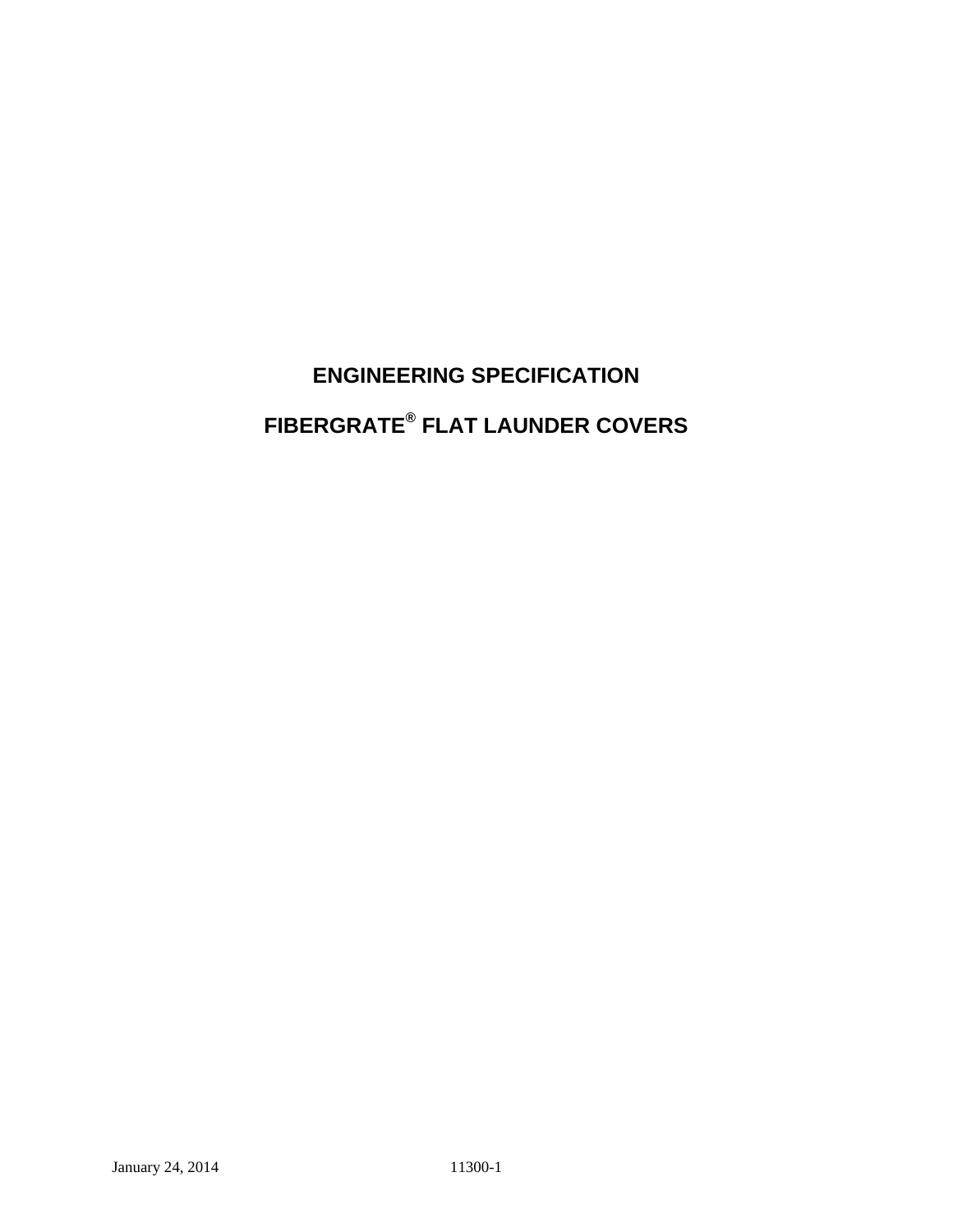# SECTION 11300

# FIBERGLASS REINFORCED PLASTIC FLAT LAUNDER COVERS

#### PART 1 - GENERAL

#### 1.1 SCOPE OF WORK

A. The CONTRACTOR shall furnish, and install fiberglass reinforced plastic (FRP) Density Current Baffles with all appurtenances, accessories and incidentals necessary to produce a complete, operable and serviceable installation as shown on the Contract Drawings and as specified herein, and in accordance with the requirements of the Contract Documents.

#### 1.2 REFERENCES

A. The publications listed below (latest revision applicable) form a part of this specification to the extent referenced herein. The publications are referred to within the text by the designation only.

AMERICAN SOCIETY FOR TESTING AND MATERIALS (ASTM) Test Methods:

- ASTM D 638 Tensile Properties of Plastics
- ASTM D 790 Flexural Properties of Unreinforced and Reinforced Plastics and Electrical Insulating Materials
- ASTM D 2583 Indentation Hardness of Rigid Plastics by Means of a Barcol Impressor
- ASTM D 256 Pendulum Impact Resistance of Notched Specimens of Plastics
- ASTM D 570 Water Absorption of Plastics

#### 1.3 CONTRACTOR SUBMITTALS

- A. The CONTRACTOR shall furnish shop drawings of the Flat Launder Covers and accessories in accordance with the provisions of this Section.
- B. The CONTRACTOR shall furnish manufacturer's shop drawings clearly showing material sizes, types, styles, part or catalog numbers, complete details for the fabrication and erection of components including, but not limited to, location, lengths, type and sizes of fasteners, and connection details.
- C. The CONTRACTOR shall submit the manufacturer's published literature, corrosion resistance tables, certificates of compliance, test reports as applicable, and concrete anchor systems with their allowable load tables.
- D. The CONTRACTOR may be requested to submit sample pieces of each item specified herein for acceptance by the ENGINEER as to quality and color. Sample pieces shall be manufactured by the method to be used in the WORK.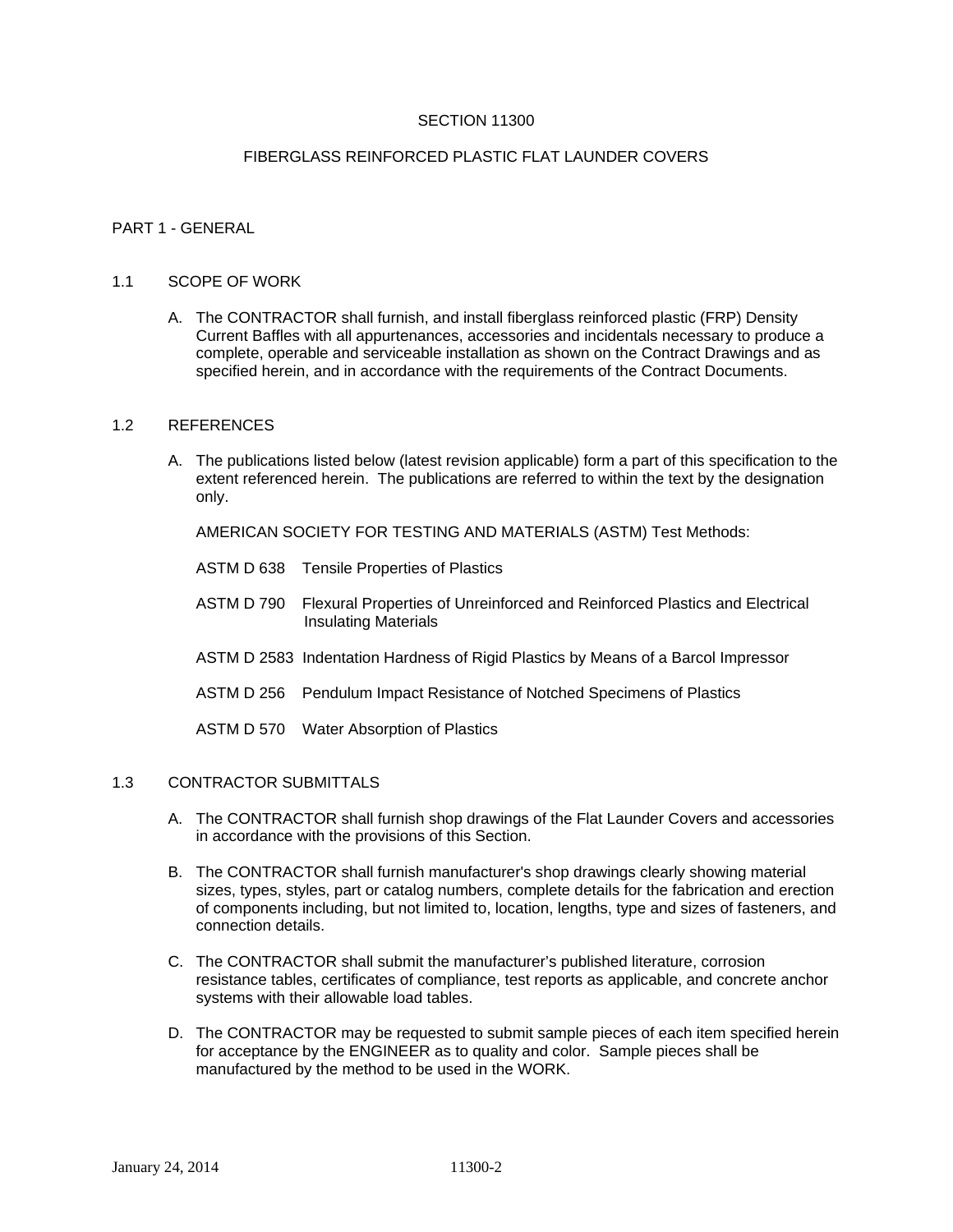# 1.4 QUALITY ASSURANCE

- A. All items to be provided under this Section shall be furnished only by manufacturers having a minimum of ten (10) years experience in the design and manufacture fiberglass reinforced plastic systems.
- B. Manufacturer shall offer a 3 year limited warranty on all FRP products against defects in materials and workmanship.
- C. Manufacturer shall be certified to the ISO 9001-2008 standard.

# 1.5 PRODUCT DELIVERY AND STORAGE

- A. Delivery of Materials: Manufactured materials shall be delivered in original, unbroken pallets, packages, containers, or bundles bearing the label of the manufacturer.
- B. Storage of Products: All materials shall be carefully handled to prevent them from abrasion, cracking, chipping, twisting, other deformations, and other types of damage. Adhesives, resins and their catalysts are to be stored in dry indoor storage facilities between 70 and 85 degrees Fahrenheit (21 to 29 degrees Celsius) until they are required.

# PART 2 - PRODUCTS

# 2.1 MANUFACTURER

A. Flat Launder Covers shall be Fibergrate**®** as manufactured by

## **Fibergrate Composite Structures Inc.**

5151 Belt Line Road, Suite 1212 Dallas, Texas 75254-7028 USA (800) 527-4043 Phone (972) 250-1530 Fax

Website: www.fibergrate.com E-mail: info@fibergrate.com

## 2.2 GENERAL

- A. All FRP items furnished under this Section shall be composed of fiberglass reinforcement and resin in qualities, quantities, properties, arrangements and dimensions as necessary to meet the design requirements as specified in the Contract Documents.
- B. Fiberglass reinforcement shall be included in sufficient quantities as needed by the application and/or physical properties required.
- C. Resin system: The resin system used in the manufacture of the Launder Cover shall be a general purpose thermosetting polyester suitable for use in wastewater treatment applications. The resin should also contain UV stabilizers to reduce damage from UV light. Color to be blue green.
- D. A resin rich layer 0.01" 0.02" in thickness, reinforced with a Type C surface veil shall be included on the upper surface of the Launder Cover.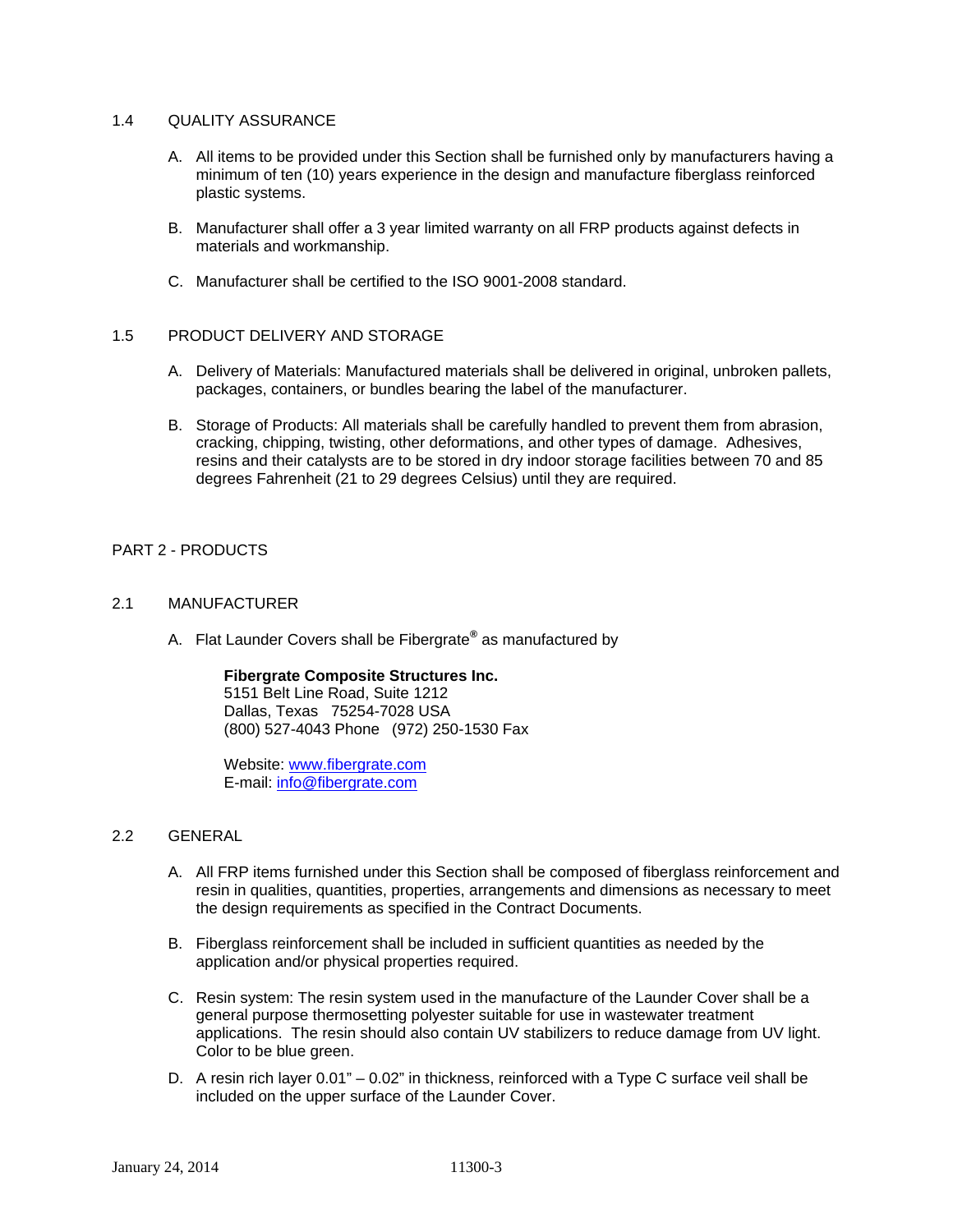- E. All finished surfaces of FRP items and fabrications shall be smooth, resin-rich, free of voids and without dry spots, cracks, crazes or unreinforced areas. All glass fibers shall be well covered with resin to protect against their exposure due to wear or weathering.
- F. All bolts and concrete anchors shall be manufactured of AISI 304 or 316 stainless steel.

# 2.3 LAUNDER COVERS

- A. The Launder Cover is to consist of a system of fixed sections and hinged lids to form a continuous cover over the launder, scum baffle, and weir of the tank. It is to be designed to shield this part of the treatment system from exposure to incident sunlight for the purpose of preventing unwanted biological activity in this portion of the process, contain odors, and prevent debris from entering the launder.
- B. The Launder Cover is to consist of fixed sections, rigidly mounted to the top of the launder wall and hinged lid sections to allow unhindered access for the purpose of maintaining the launder. The lids are to be hinged such that they open away from the operator, toward the center of the tank, via a continuous stainless steel hinges which attaches it to the fixed portion. A continuous FRP flange is to be mounted to the outer wall of the launder to support the hinged lids when they are in the closed position
- C. The hinged lids are to be a minimum of 4'-0" in length unless specifically detailed otherwise in the contract drawings. They are to be manufactured so that the edge of the lid which lies adjacent to the outer launder wall is cut to the same radius as the wall minus a gap of  $\frac{1}{4}$ " for clearance.
- D. The hinged lids are to consist of alternating sections, lids which are flat and equipped with a stainless steel lifting loop alternating with lids which are equipped with flanges which overlap the flat sections to insure that no sunlight can penetrate the gap between the lids. The flanged lids are to be equipped with a stainless steel latch which holds both it and the flat lids closed.
- E. All hinged lids are to be equipped with a stainless steel restraining device which limits the travel of the lid in the open position to prevent damage.
- F. The installed system is to be designed to resist code required wind and snow loads, but is not designed to be used as a walking surface.
- G. Substitutions: Other products of equal strength, stiffness, corrosion resistance, features, and overall quality may be submitted with the proper supporting data to the engineer for approval.

## PART 3 - EXECUTION

## 3.1 INSPECTION

A. The contractor shall field verify all existing dimensions and conditions and verify that they are suitable for installation of the Launder Cover. Any unsatisfactory site conditions are to be corrected prior to installation of the baffles.